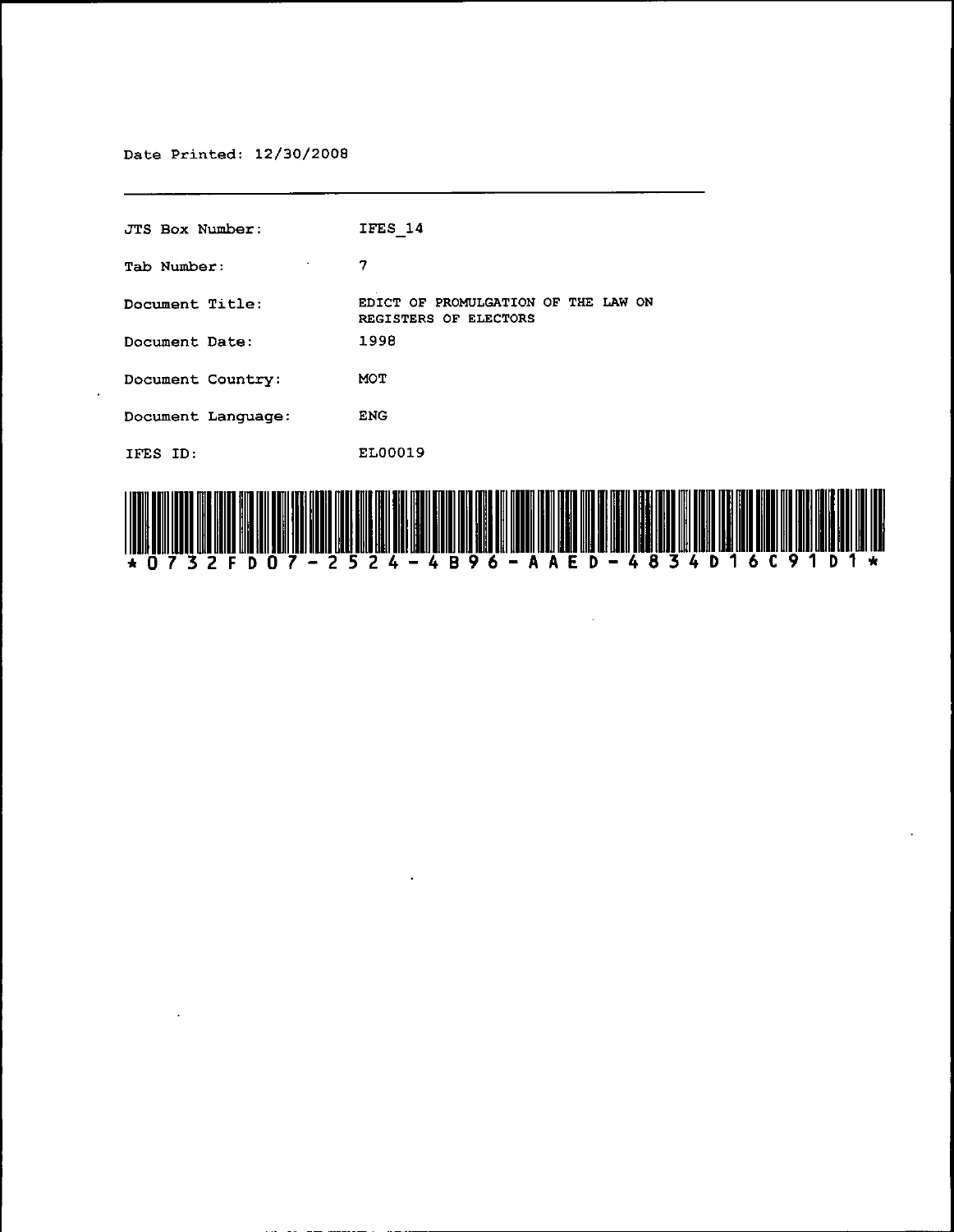Pursuant to Article 88. Para. 2 of the Constitution of the Republic of Montenegro, I hereby issue

EDI

# OF PROMULGATION OF THE LAW ON REGISTERS OF ELECTORS

Promulgated is the Law on Registers of Electors, passed by the Assembly of the Republic of Montenegro at the sitting of its second extraordinary session in 1998, held on 3rd, 4th, 5th, 10th, 11th and 12th February 1998.

No.: 01-167/2 Podgorica, 16 February 1998

# PRESIDENT OF THE REPUBLIC OF MONTENEGRO

#### Milo Djukanović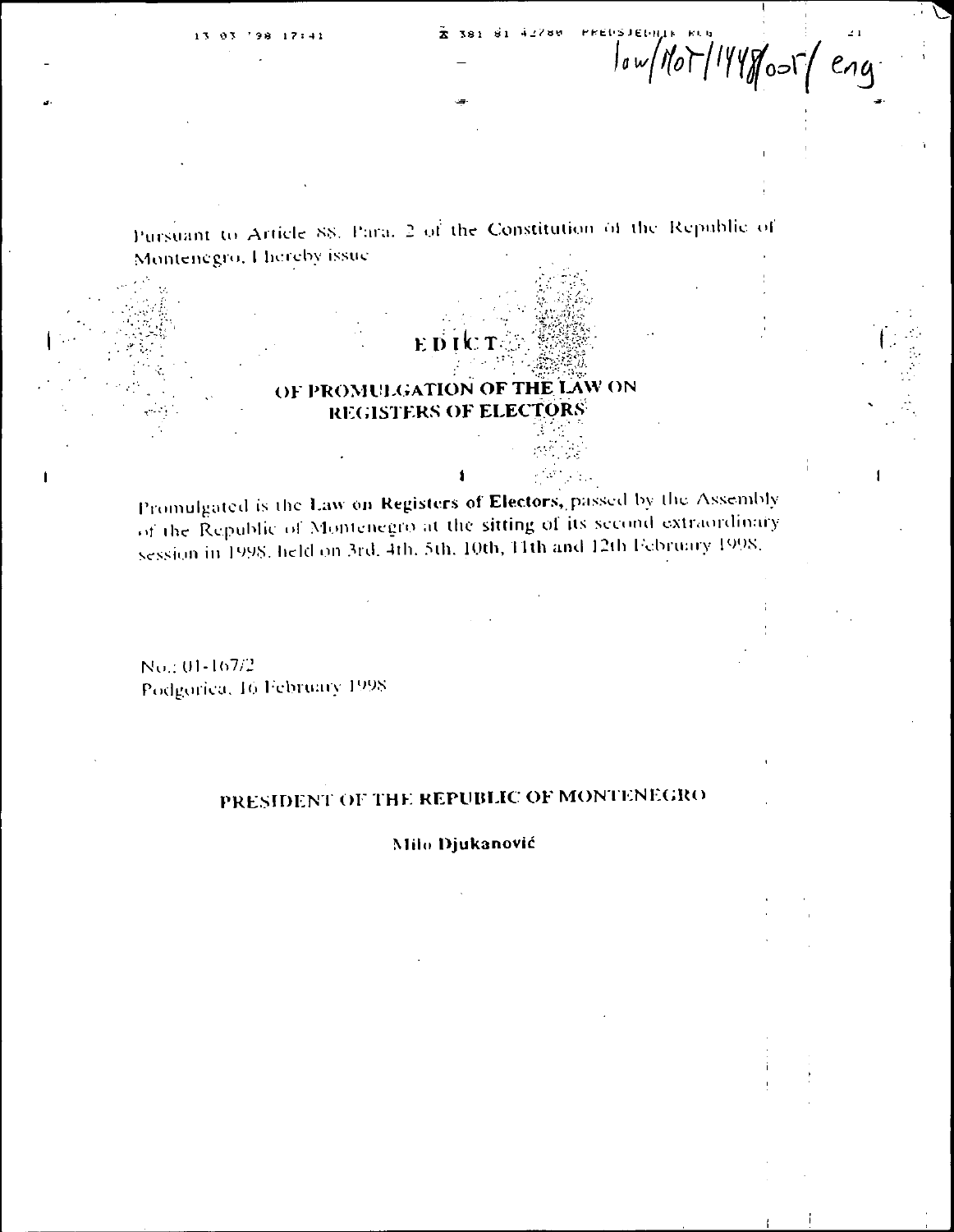# **THE LAW** ON REGISTERS OF ELECTORS

### **Article 1**

The Register of Flectors is a public document for keeping records of citizens having suffrage.

The Register of Electors is kept ex officio.

The Register of Electors is central, permanent<sup>®</sup> and regularly updated. particularly after the election is called for.

#### Article 3

The Register of Electors is kept for the territory of the municipality.

An elector may be entered in the Register of Electors only once, in the Register of only one local authority and at one polling station.

The Register of Electors is kept by a local administration body, and the executive official of the municipality is responsible for its accuracy and upto-dateness.

#### Article 4

Registers of Electors processed in the local authorities by individual polling stations are compiled into a general (central) Register of Electors kept by a competent state authority.

Keeping the central Register of Electors referred to in Para. 1 of this Article is understood to comprise the following: analysing registers of electors, establishing possible faults in them and informing competent bodies of this, as well as taking technical and other measures aiming at accuracy and up-to-dateness of registers of electors.

Registers of Electors referred to in Article 3 of this Law and Para. For this Article are computer processed, in a unique programme prepared by the competent state authority.

#### **Article 5**

Fintered in the Register of Electors are all the citizens who have suffrage or shall gain suffrage on polling day, by reference to their permanent place of residence.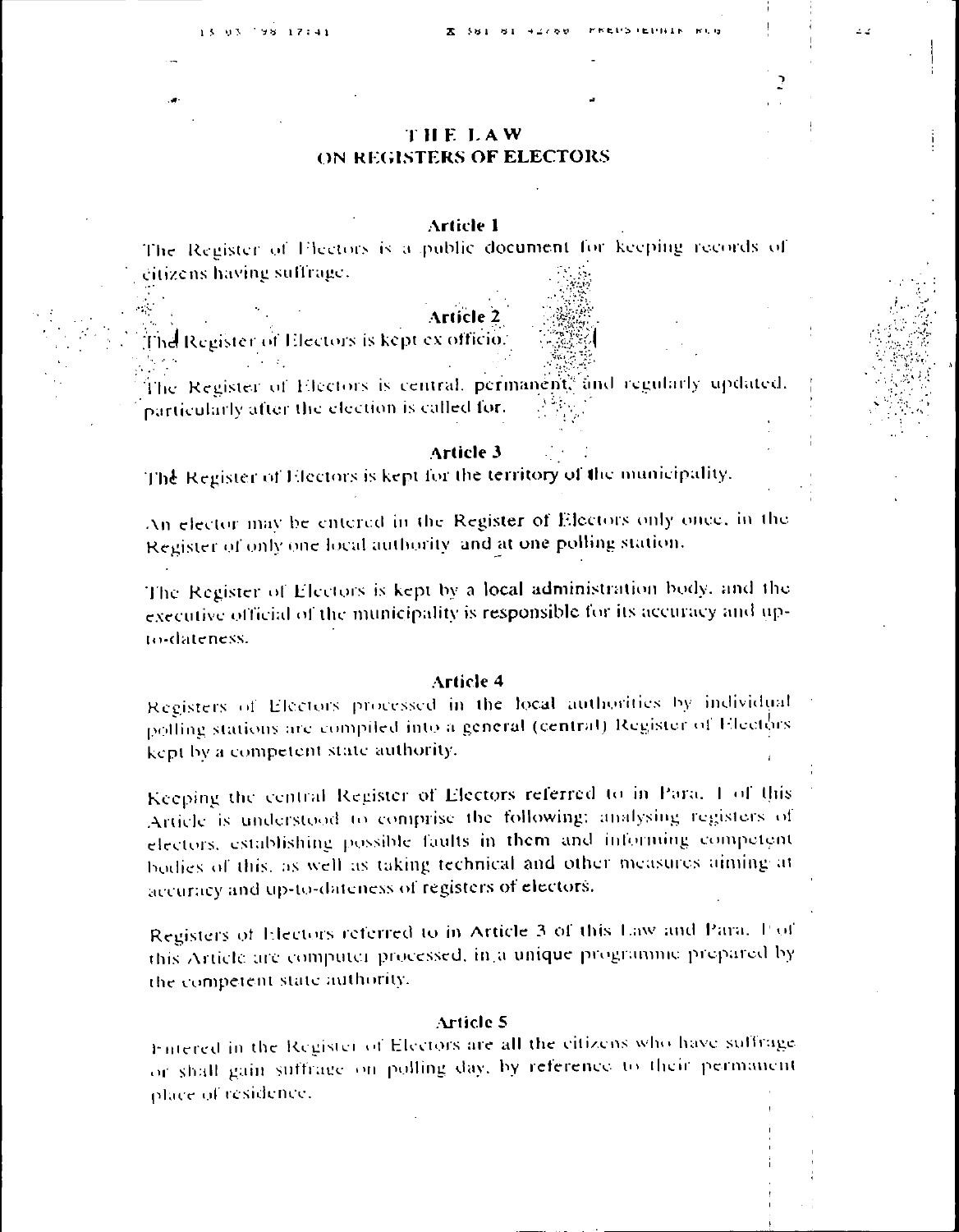1

Also entered in the Register of Electors are the citizens temporarily residing abroad, by reference to their last place of permanent residence before leaving the country.

Citizens doing their national service in the army or taking part in a military exercise, as well as citizens in detention or serving prison. sentences, are entered in the Register of Electors by reference to their last permanent place of residence.

Persons who have been deprived of their business capacity by an irrevocable court order may not be entered in the Register of Electors. If such persons have already been entered in the Register of Electors, they shall be deleted from it, and re-entered upon the restoration of their business capacity by an irrevocable court order.

#### Article 6

Entering into and deletion from the Register of Electors is carried out exofficio on the basis of data from the Register of Births, Marriages and Deaths, other official records, public documents and direct checking.

The authorities keeping the relevant official records of citizens are bound to submit data affecting the accuracy and up-to-dateness of registers of electors to bodies in charge of keeping registers of electors within 7 (seven) days of the day a change has occurred.

Entering into and deletion from the Register of Electors is carried out at the request of electors, as well as on the basis of other valid evidence.

#### Article 7

The following information is entered in the Register of Electors: name and suriname, date and place of birth, address, permanent residence and personal identification number of electors. Exceptionally, if an elector has no personal identification number, the number of his ID shall be entered instead.

The Ministry in charge of administration affairs shall prescribe in more detail the manner of keeping, correcting, delivering, concluding, copying and displaying of the Register of Electors and other matters relevant to complete, accurate and updated registers of electors.

#### **Article 8**

Within 7 (seven) days of calling for the election, the authority in charge of keeping the Register of Electors shall publicize the Register of Electors

٦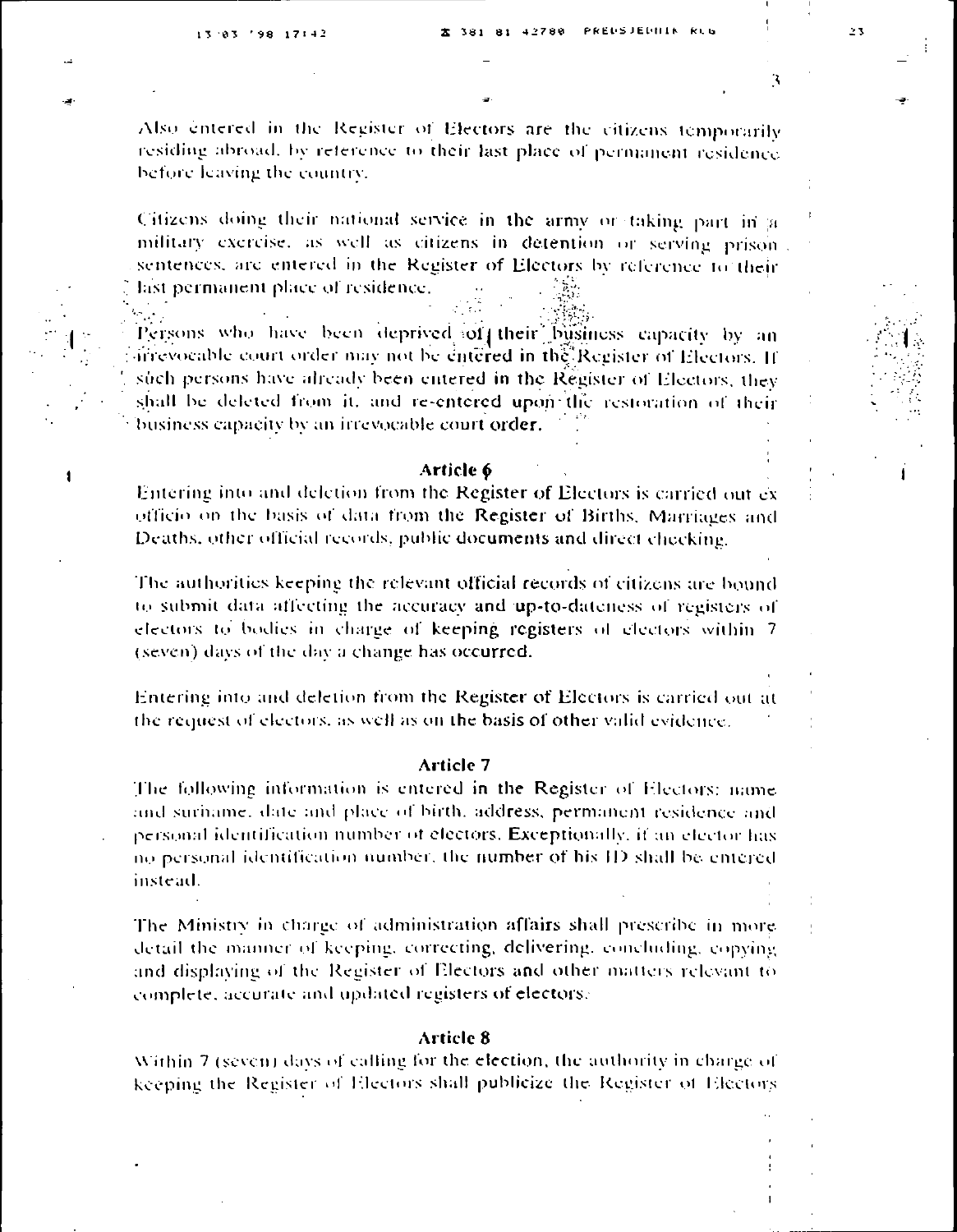and inform the citizens that they may inspect the Register, request entering, deletion, modification, amendment or correction of the Register of Electors.

Informing the citizens in the sense of Para. 1 of this Article is done in a public notice, the medial or, if it proves necessary, in some other way.

#### Article 9

A request for entering in, deletion from, modification of, amendment to, Gr alcorrection of the Register of Electors is filed with the authority in  $\frac{1}{2}$  charge of keeping the Register of Electors. Together with the request also enclosed is proper evidence.

The authority in charge shall render a decision on the request referred to in Para. 1 of this Article within 48 (forty eight) hours of the receipt of the request. The decision shall be delivered to the party that has filed the request without delay.

A petition may be filed with the Supreme Court of the Republic of Montenegro (hereinafter: the "Court") against the decision referred to in-Para. 2 of this Article within 48 (forty eight) hours of the delivery of the decision.

The petition is filed through the authority that has rendered the decision, that authority being bound to forward the petition, together with the necessary documentation, within 24 (twenty four) hours of the receipt of the petition.

The Court shall decide on the petition in the contentions proceedings within 24 (twenty four) hours of the receipt of the petition.

The decision of the Court shall be irrevocable and binding.

#### Article 10

The Register of Electors is concluded not later than 20 (twenty) days prior to polling day. The competent authority shall render a decision on the conclusion of the Register of Electors that shall contain the total number of citizens entered in the Register of Electors and the date of conclusion of the Register.

The decision on the conclusion of the Register of Electors is defivered to the Municipal Election Commission not later that 24 (twenty four) hours of rendering the decision.

 $\sim$   $\Delta$ 

 $\boldsymbol{A}$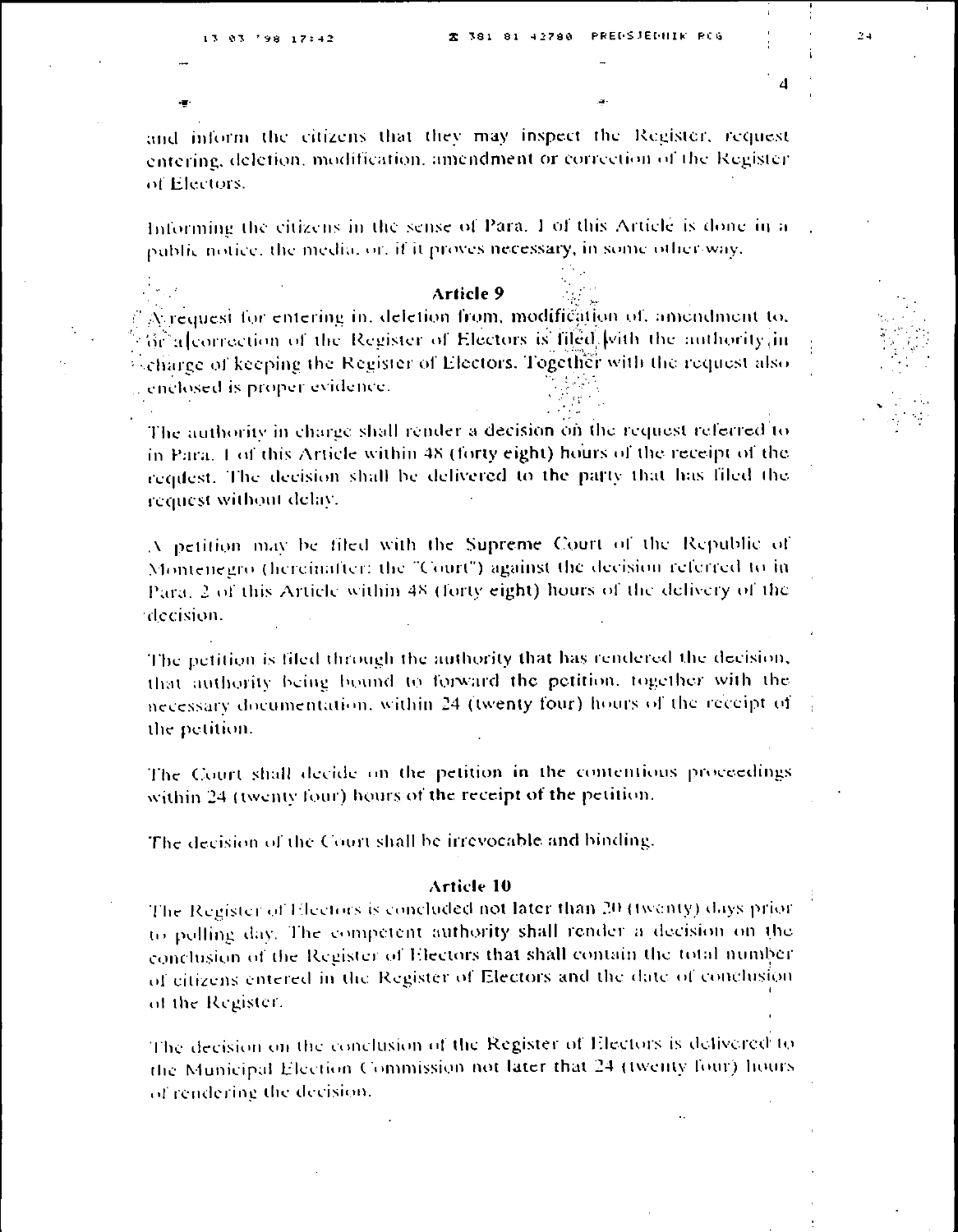$\lambda_{\rm C}$  is

 $\mathbf{I}$ 

The Municipal Election Commission shall submit the data on the total number of electors in the local authority unit to the Republican Election Commission within 24 (twenty four) hours of the receipt of the decision.

The Republican Election Commission shall announce the total number of electors, the number of electors by individual municipalities and by polling stations.

#### **Article 11**

Upon its conclusion, entering into, deletion from, modification of, amendments to, and corrections of the Register of Electors may be done only by the order of the Court, in an administrative procedure, not later than 5 (five) days prior to polling day.

The Republican Election Commission shall announce the total number of electors and the number of electors by individual municipalities and by polling stations within 48 (forty eight) hours of the expiry of the term referred to in Para. 1 of this Article.

#### Article 12

The authority in charge of keeping the Register of Electors shall compile a verified extract from the Register of Electors for each polling station. The extract is submitted to the Municipal Election Commission within 24 (twenty four) hours of announcing the information referred to in Para. 2 of Article 11 of this Law.

The extract from the Register of Electors, beside data referred to in Article 7, Para, 1 of this Law, also contains: the name of the authority that has compiled it, the date of its compilation and the indication of the polling station for which the extract has been compiled.

The authority in charge of keeping the general (central) Register of Electors is bound to submit the computer processed Register of Electors on a diskette to the submitter of the electoral list at its request within 48 (forty eight) hours of filing the request.

#### **Article 13**

Representatives of submitters of electoral lists have a right of inspection of the Register of Electors and official documentation of authorities on the basis of which entering into, defetions from, modifications of, amendments to and corrections of the Register of Electors is done.

4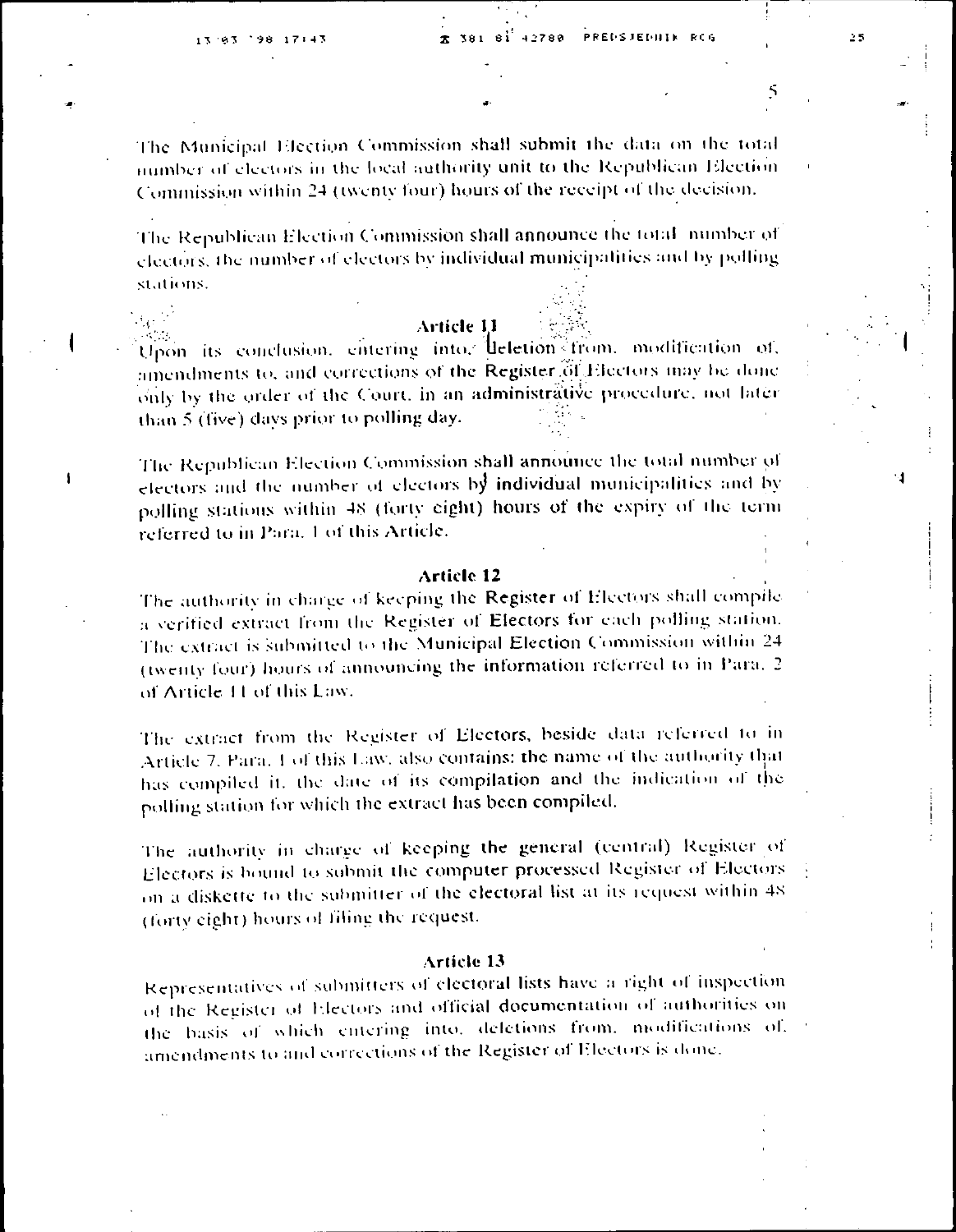7

The inspection is carried out in offices of the authority keeping the official documentation.

#### **Article 14**

The inspection of the implementation of ordinances regulating the keeping of registers of electors is carried out by the Ministry in charge of administrative affairs.

In the event that the Ministry in charge of administrative affairs finds that the Register of Electors is not kept in the manner prescribed by the Law and regulations passed on the basis of the Law, it shall order the competent authority to eliminate those irregularities.

#### **Article 15**

Any persons committing any of the following acts shall be sentenced for the criminal act to imprisonment of up to one year:

1) failing to enter a person in the Register, or deleting a person from the Register in order to prevent that person from voting; 2) providing false information on one's permanent residence and suffrage.

#### Article 16

A fine amounting to at least the five-fold minimum sature in the Republic shall be imposed for the offence on:

1) the authorized official in charge of keeping the registers of electors if he fails to ensure their accuracy and up-to-dateness;

2) the executive official in the local authority and the authorized official of local administration if he fails to control accuracy and upto-dateness of keeping registers of electors;

3) the authorized official at the Ministry in charge of administrative affairs if it fails to pass regulations referred to in Article 7, Para, 2 of this Law or if it fails to carry out inspection referred to in Article 14, Para, 2 of this Law;

4) the authorized official at the authority in charge of timely submitting the data referred to in Article 6, Para. 2 of this Law;

5) the authorized official of the authority in charge of keeping the general (central) Register of Electors if he fails to submit the data within the term prescribed in Article 12, Para. 3 of this Law.